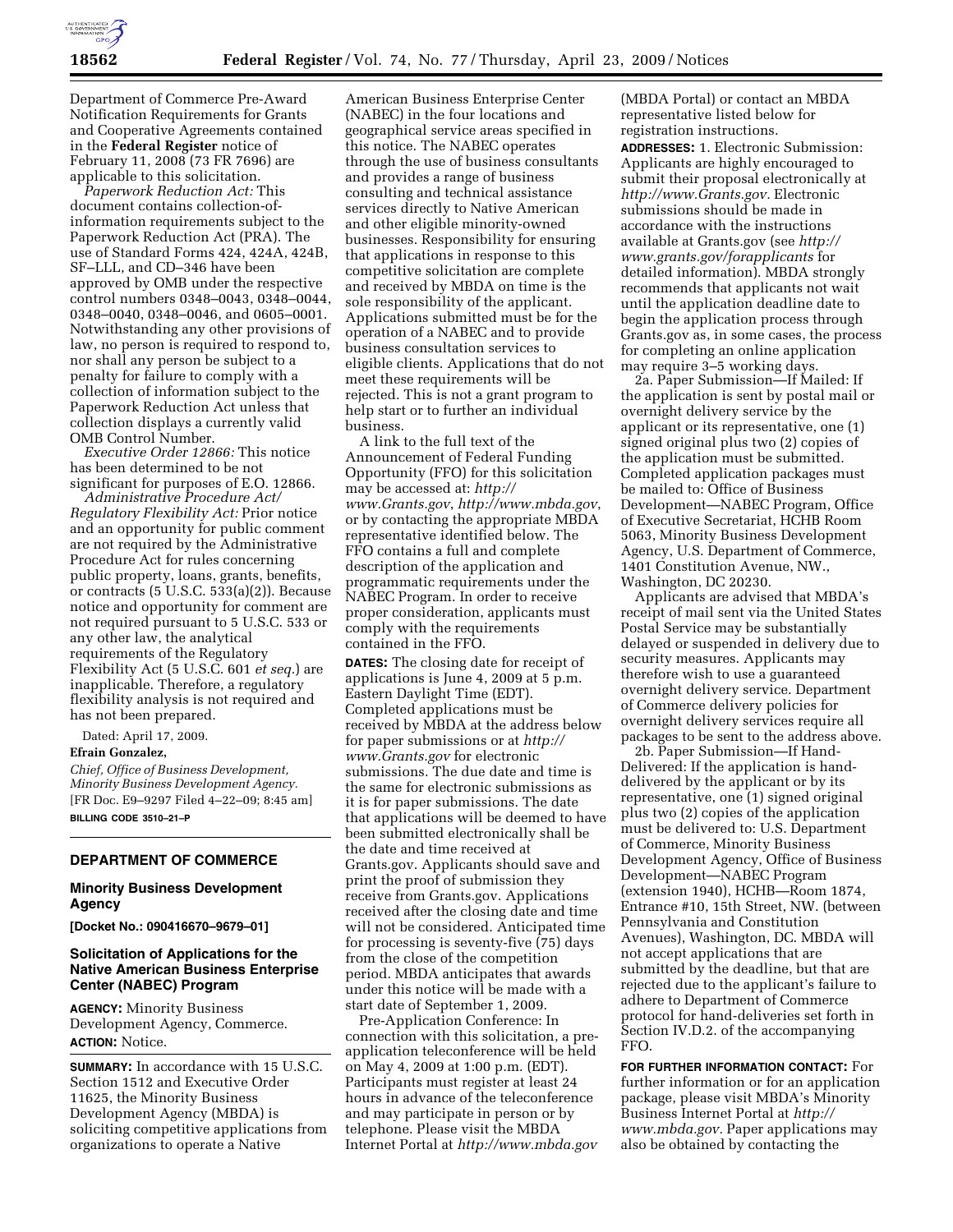MBDA Office of Business Development or the MBDA National Enterprise Center (NEC) in the region in which the NABEC will be located (see below Agency Contacts). In addition, Standard Forms (SF) may be obtained by accessing *http://www.whitehouse.gov/ omb/grants* or *http://www.grants.gov.*  and Department of Commerce (CD) forms may be accessed at *http:// www.doc.gov/forms.* 

*Agency Contacts:* 

1. MBDA Office of Business Development, 1401 Constitution Avenue, NW., Room 5075, Washington, DC 20230. Contact: Efrain Gonzalez, Chief, 202–482–1940.

2. MBDA Atlanta National Enterprise Center (ANEC), 401 W. Peachtree Street, Suite 1715, Atlanta, GA 30308. This region covers the states of Alabama, Florida, Georgia, Kentucky, Mississippi, North Carolina, South Carolina and Tennessee. Contract: Patricia Hanes, Regional Director, 404–730–3300.

3. MBDA Chicago National Enterprise Center (CNEC), 55 E. Monroe Street, Suite 2810, Chicago, Illinois 60603. This region covers the states of Illinois, Indiana, Iowa, Michigan, Minnesota, Missouri, Nebraska, Ohio, and Wisconsin. Contact: Eric Dobyne, Regional Director, 312–353–0182.

4. Dallas National Enterprise Center (DNEC), 1100 Commerce Street, Room 726, Dallas, Texas 75242. This region covers the states of Arkansas, Colorado, Louisiana, Montana, New Mexico, North Dakota, Oklahoma, South Dakota, Texas, Utah and Wyoming. Contact: John F. Iglehart, Regional Director, 214–767– 8001.

### **SUPPLEMENTARY INFORMATION:**

*Background:* The NABEC Program is a key component of MBDA's overall minority business development assistance program and promotes the growth and competitiveness of Native American and eligible minority-owned businesses. NABEC operators leverage project staff and professional consultants to provide a wide-range of direct business assistance services to Native American, tribal entities and eligible minority-owned firms. NABEC

services include, but are not limited to, initial consultations and assessments, business technical assistance, and access to federal and non-federal procurement and financing opportunities.

MBDA currently funds a network of eight NABEC projects located throughout the United States. Pursuant to this notice, and as set forth more fully in the corresponding FFO, competitive applications for new three-year awards are being solicited for the four NABEC projects set forth below.

*Geographical Service Areas:* MBDA is soliciting competitive applications from organizations to operate a NABEC and to provide services in the following geographical service areas:

| NABFC name                   | Geographical service area   |
|------------------------------|-----------------------------|
| North Carolina<br>NABEC.     | State of North Carolina.    |
| Minnesota/<br>lowa<br>NABEC. | States of Minnesota & Iowa. |
| New Mexico<br>NABEC.         | State of New Mexico.        |
| Oklahoma<br>NARFC.           | State of Oklahoma.          |

The NABEC project must be physically located within the applicable geographical service area.

*Electronic Access:* Applicants will be able to access, download and submit electronic grant applications for the NABEC Program through *http:// www.Grants.gov.* MBDA strongly recommends that applicants not wait until the application deadline date to begin the application process through Grants.gov as in some cases the process for completing an online application may require additional time (e.g., 3–5 working days). The date that applications will be deemed to have been submitted electronically shall be the date and time received at Grants.gov. Applicants should save and print the proof of submission they receive from Grants.gov. Applications received after the closing date and time will not be considered.

*Funding Priorities:* Preference may be given during the selection process to

applications which address one or more of the following MBDA funding priorities:

(a) Proposals that include performance goals that exceed by 10% or more the minimum performance goal requirements in the FFO;

(b) Applicants who demonstrate an exceptional ability to identify and work towards the elimination of barriers which limit the access of minority businesses to markets and capital;

(c) Applicants who demonstrate an exceptional ability to identify and work with Native American firms, tribal entities or minority firms seeking to obtain large-scale contracts and/or insertion into supply chains with institutional customers;

(d) Proposals that utilize fee for service models consistent with the fee structure based on client revenues as set forth in Section III.B. of the accompanying FFO and those that use innovative approaches to charging and collecting fees from clients;

(e) Proposals that take a regional approach in providing services to eligible clients; or

(f) Proposals from applicants with pre-existing operations in the identified geographic service area(s).

*Funding Availability:* A total of \$835,000 of FY 2009 funds is available under the Omnibus Appropriations Act, 2009, Public Law No. 111–8, to fund financial assistance awards for the four (4) NABEC projects referenced in this solicitation. MBDA anticipates that this amount will also be available in each of FYs 2010 and 2011 to provide continuation funding for these projects. The total award period for awards made under this competitive solicitation is anticipated to be three years and all awards are expected to be made with a start date of September 1, 2009. The anticipated amount of the financial assistance award for each NABEC project, including the minimum 10% non-federal cost share is set forth in the below table, although actual award amounts may vary depending on the availability of funds:

| Project name                                         | September 1, 2009<br>through<br>August 31, 2010 |                                            | September 1, 2010<br>through<br>August 31, 2011           |                                            |                                            | September 1, 2011<br>through<br>August 31, 2012 |                                            |                                            |                                                           |
|------------------------------------------------------|-------------------------------------------------|--------------------------------------------|-----------------------------------------------------------|--------------------------------------------|--------------------------------------------|-------------------------------------------------|--------------------------------------------|--------------------------------------------|-----------------------------------------------------------|
|                                                      | Total<br>cost<br>$($ \$)                        | Federal<br>share<br>$($ \$)                | Non-<br>federal<br>share $($ \$)<br>$(10\% \text{ min.})$ | Total<br>cost<br>$($ \$)                   | Federal<br>share<br>$($ \$)                | Non-<br>federal<br>share $($ \$)<br>(10% min.)  | Total<br>cost<br>$($ \$)                   | Federal<br>share<br>$($ \$)                | Non-<br>federal<br>share $($ \$)<br>$(10\% \text{ min.})$ |
| (1) North Carolina NABEC<br>(2) Minnesota/lowa NABEC | \$222,300<br>222.300<br>222.300<br>261.000      | \$200,000<br>200.000<br>200.000<br>235.000 | \$22,300<br>22,300<br>22,300<br>26.000                    | \$222,300<br>222.300<br>222,300<br>261.000 | \$200,000<br>200.000<br>200.000<br>235.000 | \$22,300<br>22,300<br>22,300<br>26.000          | \$222,300<br>222.300<br>222.300<br>261.000 | \$200,000<br>200.000<br>200.000<br>235.000 | \$22,300<br>22,300<br>22,300<br>26.000                    |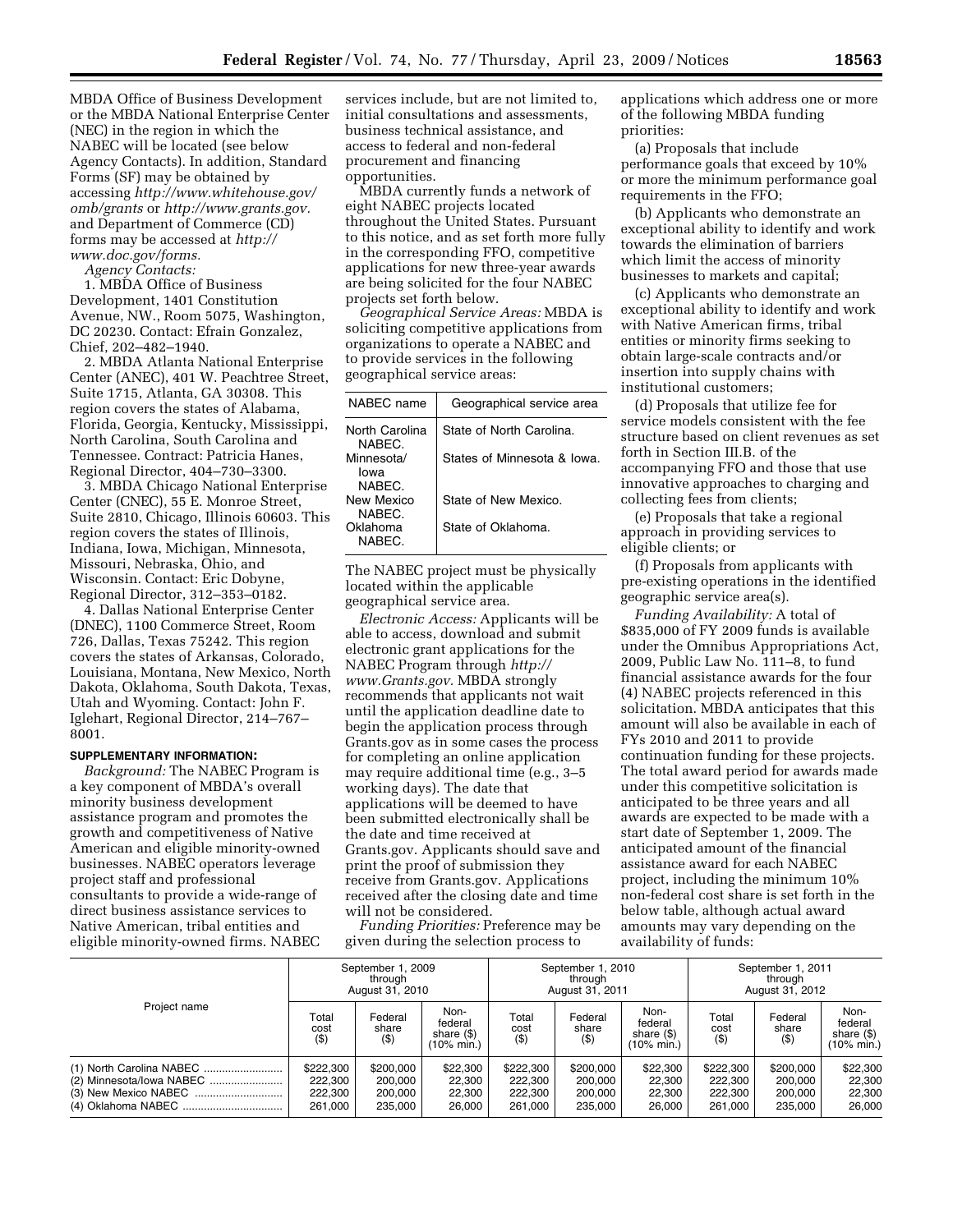Applicants must submit project plans and budgets for each of the three (3) program years. Projects will be funded for no more than one year at a time. Project proposals accepted for funding will not compete for funding in subsequent budget periods within the approved award period. However, operators that fail to achieve a ''satisfactory'' or better performance rating for the preceding program year may be denied second- or third-year funding (as the case may be). Recommendations for second- and third-year funding are generally evaluated by MBDA based on a midyear performance rating and/or combination of mid-year and cumulative third quarter performance rating. In making such continued funding determinations, MBDA and the Department of Commerce will consider all the facts and circumstances of each case, such as but not limited to market conditions, most recent performance of the operator and other mitigating circumstances.

The funding periods and funding amounts referenced in this solicitation are subject to the availability of funds, as well as to Department of Commerce and MBDA priorities at the time of award. In no event will the Department of Commerce or MBDA be responsible for proposal preparation costs if this program fails to receive funding or is cancelled because of other MBDA or Department of Commerce priorities. Publication of this notice does not obligate the Department of Commerce or MBDA to award any specific cooperative agreement or to obligate all or any part of available funds.

**Authority:** 15 U.S.C. Section 1512 and Executive Order 11625.

*Catalog of Federal Domestic Assistance (CFDA):* 11.801, Native American Business Enterprise Center Program.

*Eligibility:* For-profit entities (including but not limited to soleproprietorships, partnerships, and corporations), non-profit organizations, state and local government entities, American Indian Tribes, and educational institutions are eligible to operate a NABEC.

*Program Description:* MBDA is soliciting competitive applications from organizations to operate four (4) Native American Business Enterprise Centers (NABEC) (formerly known as Native American Business Development Centers). The NABEC will operate through the use of trained professional business consultants who will assist Native American and other minority entrepreneurs and tribal entities through direct client engagements. Entrepreneurs eligible for assistance under the NABEC Program are Native Americans (including Alaska Natives, Alaska Native Corporations and tribal entities), Eskimos, African Americans, Puerto Ricans, Spanish-speaking Americans, Aleuts, Asian Pacific Americans, Asian Indians and Hasidic Jews. References throughout this notice regarding a NABEC's provision of services and assistance to Native American clients also includes the eligible non-Native American clients listed in the preceding sentence. No service may be denied to any member of the eligible groups listed above.

The NABEC Program requires project staff to: provide standardized business assistance services directly to eligible Native American clients, with an emphasis on those firms with \$500,000 or more in annual revenues and/or with ''rapid growth potential'' (''Strategic Growth Initiative'' or ''SGI'' firms); develop and maintain a network of strategic partnerships; provide collaborative consulting services with MBDA and other MBDA funded programs and strategic partners; and to provide referral services (as necessary) for client transactions. NABEC operators will assist Native American clients in accessing federal and non-federal contracting and financing opportunities that result in demonstrable client outcomes. Specific work requirements and performance metrics are used by MBDA to evaluate each project and are a key component of the NABEC program.

The NABEC Program also incorporates an entrepreneurial approach to building market stability and improving quality of services delivered. This strategy expands the reach of the NABECs by requiring project operators to develop and build upon strategic alliances with public and private sector partners, as a means of serving Native American and minorityowned firms within each NABEC's geographical service area. The NABEC Program is also designed to leverage MBDA resources including but not limited to: MBDA Office of Native American Business Development; MBDA Office of Business Development; MBDA National Enterprise Centers; MBDA Business Internet Portal; and MBDA's network of Minority Business Opportunity Centers (MBOCs), Minority Business Enterprise Centers (MBECs), and other NABECs. NABEC operators are required to attend a variety of MBDA training programs designed to increase operational efficiencies and the provision of value-added client services.

NABEC operators are generally required to provide the following four client services: (1) Client Assessment identifying clients' immediate and longterm needs and establishing projected growth tracks; (2) Strategic Business Consulting—providing intensive business consulting services that can be delivered as personalized consulting or group consulting; (3) Access to Capital—assisting clients with securing necessary financial capital; and (4) Access to Markets—assisting clients to identify and access opportunities for increased sales and revenues.

Please refer to the FFO pertaining to this competitive solicitation for a full and complete description of the application and programmatic requirements under the NABEC Program.

*Match Requirements:* The NABEC Program requires a minimum nonfederal cost share of 10%, which must be reflected in the proposed project budget. Non-federal cost share is the portion of the project cost not borne by the Federal Government. Applicants must satisfy the non-federal cost sharing requirements by one or more of the following four means or any combination thereof: (1) Client fees; (2) applicant cash contributions; (3) applicant in-kind (i.e., non-cash) contributions; or (4) third-party in-kind contributions. The NABEC is not required to charge client fees for services rendered. However, MBDA encourages all NABECs to implement a fee-for-service program. Client fees (if imposed) must be used towards meeting non-federal cost share requirements and must be used in furtherance of the program objectives. In addition, the NABEC's client fee structure must be based on a sliding scale of client revenues as set forth in Section III.B. of the accompanying FFO. Applicants will be awarded up to five (5) bonus points to the extent that the proposed project budget includes a non-federal cost share contribution, measured as a percentage of the overall project budget, exceeding 10% (see Evaluation Criterion below).

*Evaluation Criterion:* Proposals will be evaluated and applicants will be selected based on the below evaluation criterion. The maximum total number of points that an application may receive is 105, including the bonus points for exceeding the minimum required nonfederal cost share, except when oral presentations are made by applicants. If oral presentations are made (see below: Oral Presentation By MBDA Selected Applicants), the maximum total of points that can be earned is 115. The number of points assigned to each evaluation criterion will be determined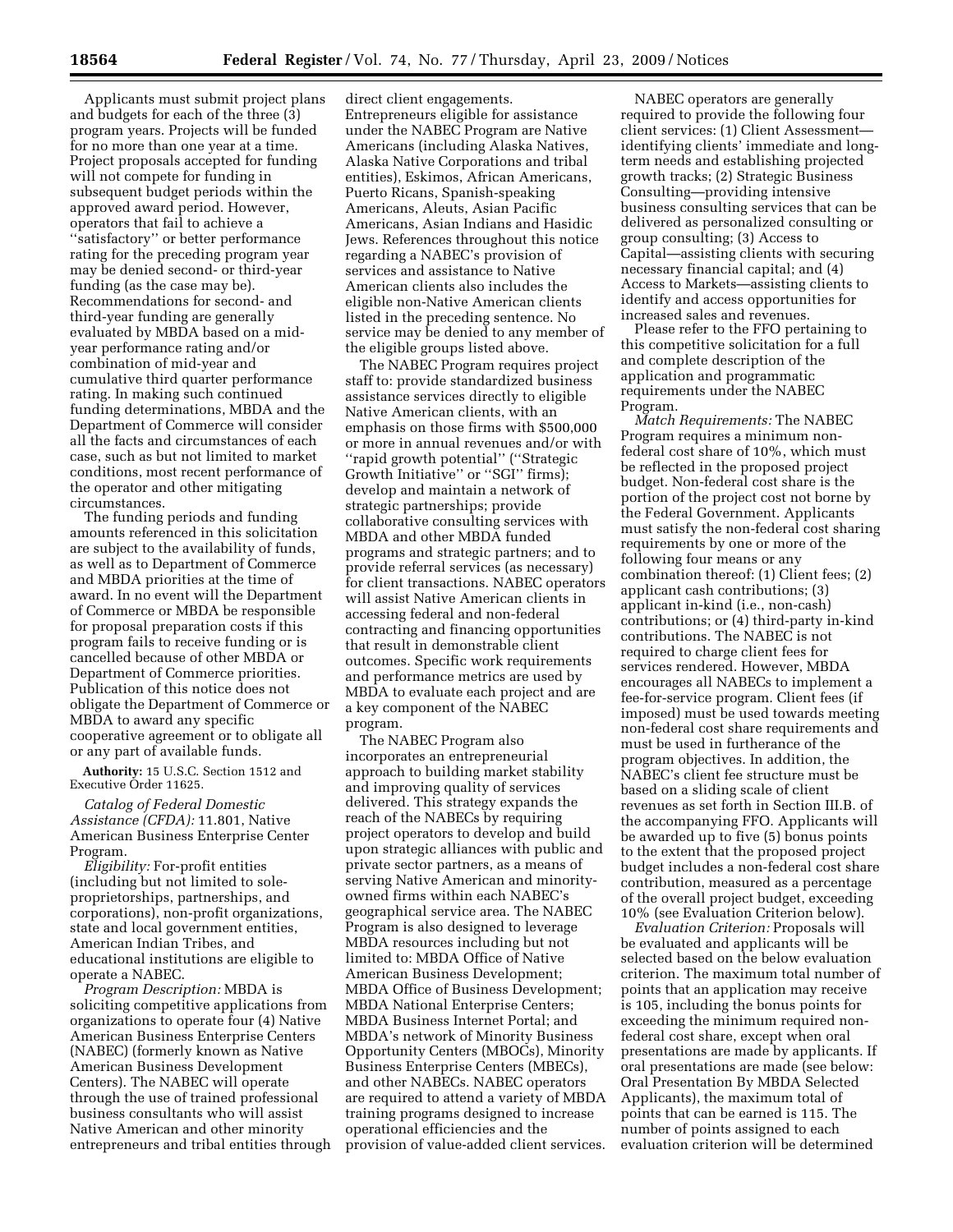on a competitive basis by the MBDA review panel based on the quality of the application with respect to each evaluation criterion.

1. Applicant Capability (40 points)

Proposals will be evaluated with respect to the applicant's experience and expertise in providing the work requirements listed. Specifically, proposals will be evaluated as follows:

(a) *Community*—Experience in and knowledge of the Native American community, Native American tribal entities and minority business sector, and strategies for enhancing its growth and expansion; particular emphasis shall be on expanding SGI firms and tribal entities. Consideration will be given to whether the applicant has a physical presence in the geographic service area at the time of its application (4 points);

(b) *Business Consulting*—Experience in and knowledge of business consulting with respect to Native American and minority firms and tribal entities, with emphasis on SGI firms in the geographic service area (5 points);

(c) *Financing*—Experience in and knowledge of the preparation and formulation of successful financial transactions, with an emphasis on the geographic service area (5 points);

(d) *Procurements and Contracting*— Experience in and knowledge of the public and private sector contracting opportunities for Native American entities and minority businesses, as well as demonstrated expertise in assisting clients into supply chains (5 points);

(e) *Financing Networks*—Resources and professional relationships within the corporate, banking and investment community that may be beneficial to Native American entities and minorityowned firms (5 points);

(f) *Establishment of a Self-Sustainable Service Model*—Summary plan to establish a self-sustainable model for continued services to the Native American and MBE communities beyond the three-year MBDA award period (3 points);

(g) *MBE Advocacy*—Experience and expertise in advocating on behalf of Native American communities, Native American tribal entities and minority businesses, both as to specific transactions in which a minority business seeks to engage and as to broad market advocacy for the benefit of the minority community at large (3 points); and

(h) *Key Staff*—Assessment of the qualifications, experience and proposed role of staff that will operate the NABEC. In particular, an assessment will be made to determine whether proposed key staff possesses the

expertise in utilizing information systems and the ability to successfully deliver program services. At a minimum the applicant must identify a proposed project director (10 points).

2. Resources (20 points)

Proposals will be evaluated under this criterion as follows:

(a) *Resources*—Resources (not included as part of the non-federal cost share) that will be used in implementing the program, including but not limited to existing prior and/or current data lists that will serve in fostering immediate success for the NABEC (8 points);

(b) *Location*—Assessment of the applicant's strategic rationale for the proposed physical location of the NABEC. Applicant is encouraged to establish a location for the NABEC that is in a building which is separate and apart from any of the applicant's existing offices in the geographic service area (2 points);

(c) *Partners*—How the applicant plans to establish and maintain the network of strategic partners and the manner in which these partners will support the NABEC in meeting program performance goals (5 points); and

(d) *Equipment*—How the applicant plans to satisfy the NABEC information technology requirements, including computer hardware, software requirements and network map (5 points).

3. Techniques and Methodologies (20 points)

Proposals will be evaluated under this criterion as follows:

(a) *Performance Measures*—For each program year, the manner in which the applicant relates each performance measure to the financial information and market resources available in the geographic service area (including existing client list); how the applicant will create NABEC brand recognition (marketing plan); and how the applicant will satisfy program performance goals. In particular, emphasis will be placed on the manner in which the applicant matches NABEC performance goals with client service hours and how it accounts for existing market conditions in its strategy to achieve such goals (10 points);

(b) *Start-up Phase*—How the applicant will commence NABEC operations within the initial 30-day period. The NABEC shall have thirty (30) days to become fully operational after an award is made (3 points); and

(c) *Work Requirement Execution Plan*—The applicant will be evaluated on how effectively and efficiently staff time will be used to achieve the NABEC programmatic requirements set forth more fully in the FFO, particularly with respect to periods beyond the start-up phase (7 points).

4. Proposed Budget and Budget Narrative (20 points)

Proposals will be evaluated under this criterion as follows:

(a) *Reasonableness, Allowability and Allocability of Proposed Program Costs.*  All of the proposed program costs expenditures should be discussed and the budget line-item narrative must match the proposed budget. Fringe benefits and other percentage item calculations should match the proposed budget line-item and narrative (5 points);

(b) *Non-Federal Cost Share.* The required 10% non-federal share must be adequately addressed and properly documented, including but not limited to how client fees (if proposed) will be used by the applicant in meeting the non-federal cost-share (5 points); and

(c) Performance-Based Budgeting. The extent to which the line-item budget and budget narrative relate to the accomplishment of the NABEC programmatic requirements and performance measures (i.e., performance-based budgeting) (10 points).

5. Bonus Points for Exceeding the Minimum Required Non-Federal Cost Share (5 points)

Proposals with a non-federal cost share exceeding 10% of the total project costs will be awarded bonus points on the following scale: more than 10%–less than  $15\% = 1$  point;  $15\%$  or more-less than  $20\% = 2$  points;  $20\%$  or more-less than  $25\% = 3$  points;  $25\%$  or more-less than  $30\% = 4$  points; and  $30\%$  or more = 5 points. Non-federal cost sharing of at least 10% is required under the NABEC Program. Non-federal cost sharing is the portion of the total project cost not borne by the Federal Government and may be met by the applicant in any one or more of the following four means (or a combination thereof): (1) Client fees (encouraged but not mandatory); (2) cash contributions; (3) non-cash applicant contributions; or (4) third party in-kind contributions.

6. Oral Presentation by MBDA Selected Applicants (10 points)

Oral presentations are held only when requested by MBDA. This action may be initiated for the top two (2) ranked applications for a project and will be applied on a consistent basis for each project competition. Oral presentations will be used to establish a final evaluation and ranking.

The applicant's presentation will be evaluated as to the extent to which the presentation demonstrates:

(a) How the applicant will effectively and efficiently assist MBDA in the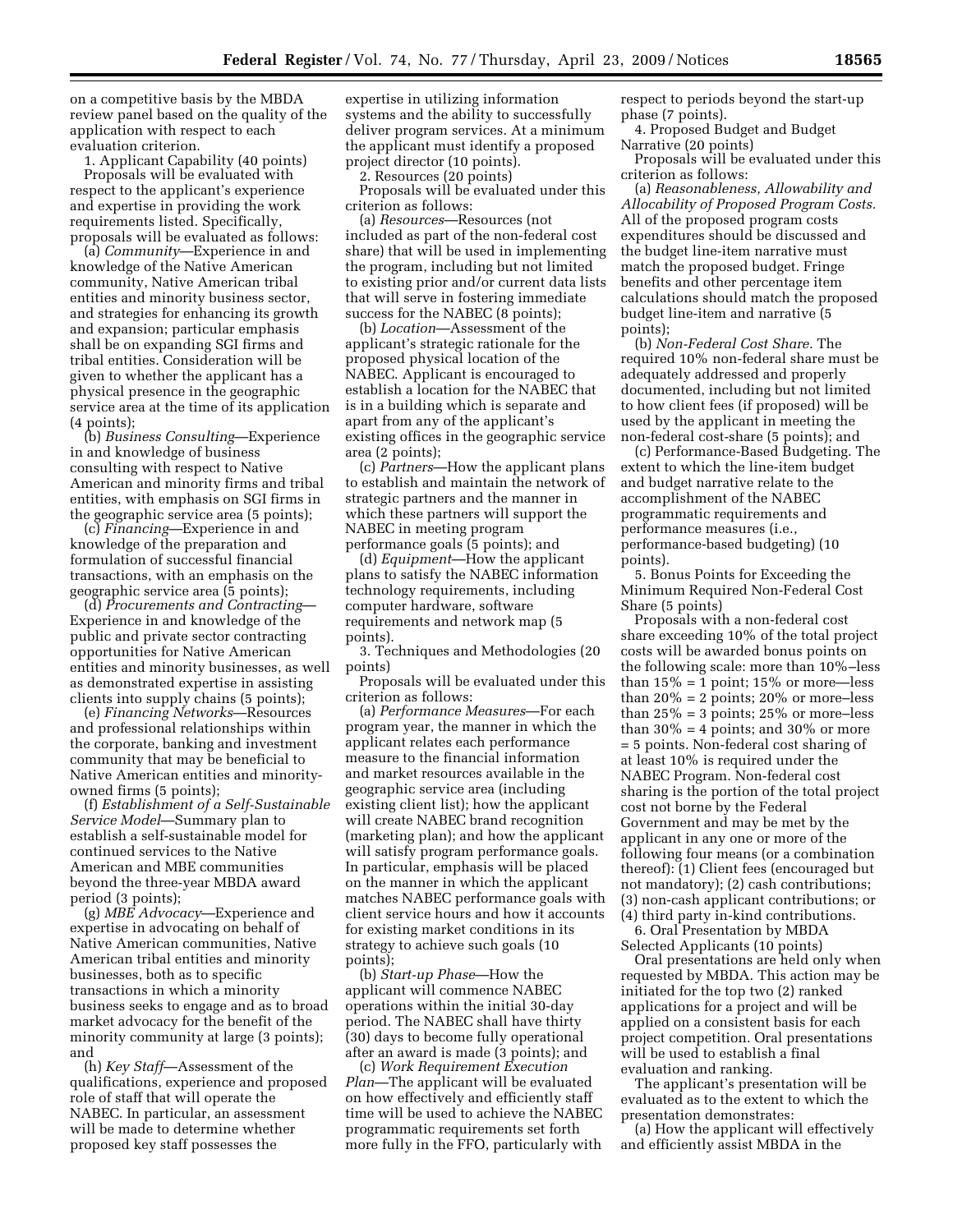accomplishment of its mission (2 points);

(b) Business operating priorities designed to manage a successful NABEC (2 points);

(c) A management philosophy that achieves an effective balance between micromanagement and complete autonomy for its Project Director (2 points);

(d) Robust search criteria for the identification of a Project Director (1 point);

(e) Effective employee recruitment and retention policies and procedures (1 point); and

(f) A competitive and innovative approach to exceeding performance requirements (2 points).

*Review and Selection Process:* 1. Initial Screening

Prior to the formal paneling process, each application will receive an initial screening to ensure that the applicant is eligible and the application is complete and includes all required forms, signatures and documentation. An application will be considered nonresponsive and will not be evaluated by the review panel if it is received after the closing date for receipt of applications, the applicant fails to submit an original, signed Form SF–424 by the application closing date (paper applications only), or the application does not provide for the operation of a NABEC. Other deficiencies, while not rendering the application nonresponsive, will be considered during panel review and may result in point deductions.

2. Panel Review

Each responsive application will receive an independent, objective review by a panel qualified to evaluate the applications submitted. The review panel will consist of at least 3 persons, all of whom will be full-time federal employees and at least one of whom will be an MBDA employee, who will review the applications for a specified project based on the above evaluation criterion. Each reviewer shall evaluate and provide a score for each proposal. Each project review panel (through the panel Chairperson) shall provide the MBDA National Director (Recommending Official) with a ranking of the applications based on the average of the reviewers' scores and shall also provide a recommendation regarding funding of the highest scoring application.

3. Oral Presentation—Upon MBDA Request

MBDA may request that the two (2) top-ranked applicants for each project competition make an oral presentation. If an oral presentation is requested, the

selected applicants will receive a formal communication (via standard mail, email or fax) from MBDA informing them of the time and date for the presentation. In-person presentations are not mandatory but are encouraged; telephonic presentations are acceptable. MBDA will provide the teleconference dial-in number and pass code.

Oral presenters will be required to submit to MBDA at least 24 hours before the scheduled date and time of the oral presentation a PowerPoint (or equivalent) presentation that addresses the oral presentation criteria set forth above. The oral presentation will be made to the MBDA National Director (or his/her designee) and up to three senior MBDA staff who did not serve on the original review panel. The oral panel members may ask follow-up questions after the presentation. Each applicant will present to MBDA staff only and applicants will not be permitted to listen to or attend presentations made by other applicants.

All costs pertaining to this presentation shall be borne by the applicant. NABEC award funds may not be used as a reimbursement for this presentation. MBDA will not accept any requests or petitions for reimbursement.

The oral panel members shall score each presentation in accordance with the oral presentation criterion provided above. An average score shall be compiled and added to the score of the original panel review.

4. Final Recommendation

The MBDA National Director makes the final recommendation to the Grants Officer regarding the funding of applications under this competitive solicitation. MBDA expects to recommend for funding the highest ranking application for each project, as evaluated and recommended by the review panel and taking into account oral presentations (as applicable). However, the MBDA National Director may not make any selection, or he may select an application out of rank order for either or both of the following reasons:

(a) A determination that a lower ranked application better addresses one or more of the funding priorities for this competition. The National Director (or his/her designee) reserves the right to conduct one or more site visits to better assess an applicant's capability to achieve the program and funding priorities; or

(b) The availability of MBDA funding. Prior to making a final

recommendation to the Grants Officer, MBDA may request that the apparent winner of the competition provide

written clarifications (as necessary) regarding its application.

*Intergovernmental Review:*  Applications under this program are not subject to Executive Order 12372, ''Intergovernmental Review of Federal Programs.''

*Limitation of Liability:* In no event will MBDA or the Department of Commerce be responsible for proposal preparation costs if this program fails to receive funding or is cancelled because of other MBDA or Department of Commerce priorities. All funding periods are subject to the availability of funds to support the continuation of the project and the Department of Commerce and MBDA priorities. Publication of this notice does not obligate the Department of Commerce or MBDA to award any specific cooperative agreement or to obligate all or any part of available funds.

*Universal Identifier:* All applicants will be required to provide a Dun and Bradstreet Data Universal Numbering system (DUNS) number during the application process. See the June 27, 2003 **Federal Register** notice (68 FR 38402) for additional information. Organizations can receive a DUNS number at no cost by calling the dedicated toll-free DUNS Number request line at 1–866–705–5711 or by accessing the Grants.gov Web site at *http://www.Grants.gov.* 

*Department of Commerce Pre-Award Notification Requirements for Grants and Cooperative Agreements:* The Department of Commerce Pre-Award Notification Requirements for Grants and Cooperative Agreements contained in the **Federal Register** notice of February 11, 2008 (73 FR 7696) are applicable to this solicitation.

*Paperwork Reduction Act:* This document contains collection-ofinformation requirements subject to the Paperwork Reduction Act (PRA). The use of Standard Forms 424, 424A, 424B, SF–LLL, and CD–346 have been approved by OMB under the respective control numbers 0348–0043, 0348–0044, 0348–0040, 0348–0046, and 0605–0001. Notwithstanding any other provisions of law, no person is required to respond to, nor shall any person be subject to a penalty for failure to comply with a collection of information subject to the Paperwork Reduction Act unless that collection displays a currently valid OMB Control Number.

*Executive Order 12866:* This notice has been determined to be not significant for purposes of E.O. 12866.

*Administrative Procedure Act/ Regulatory Flexibility Act:* Prior notice and an opportunity for public comment are not required by the Administrative